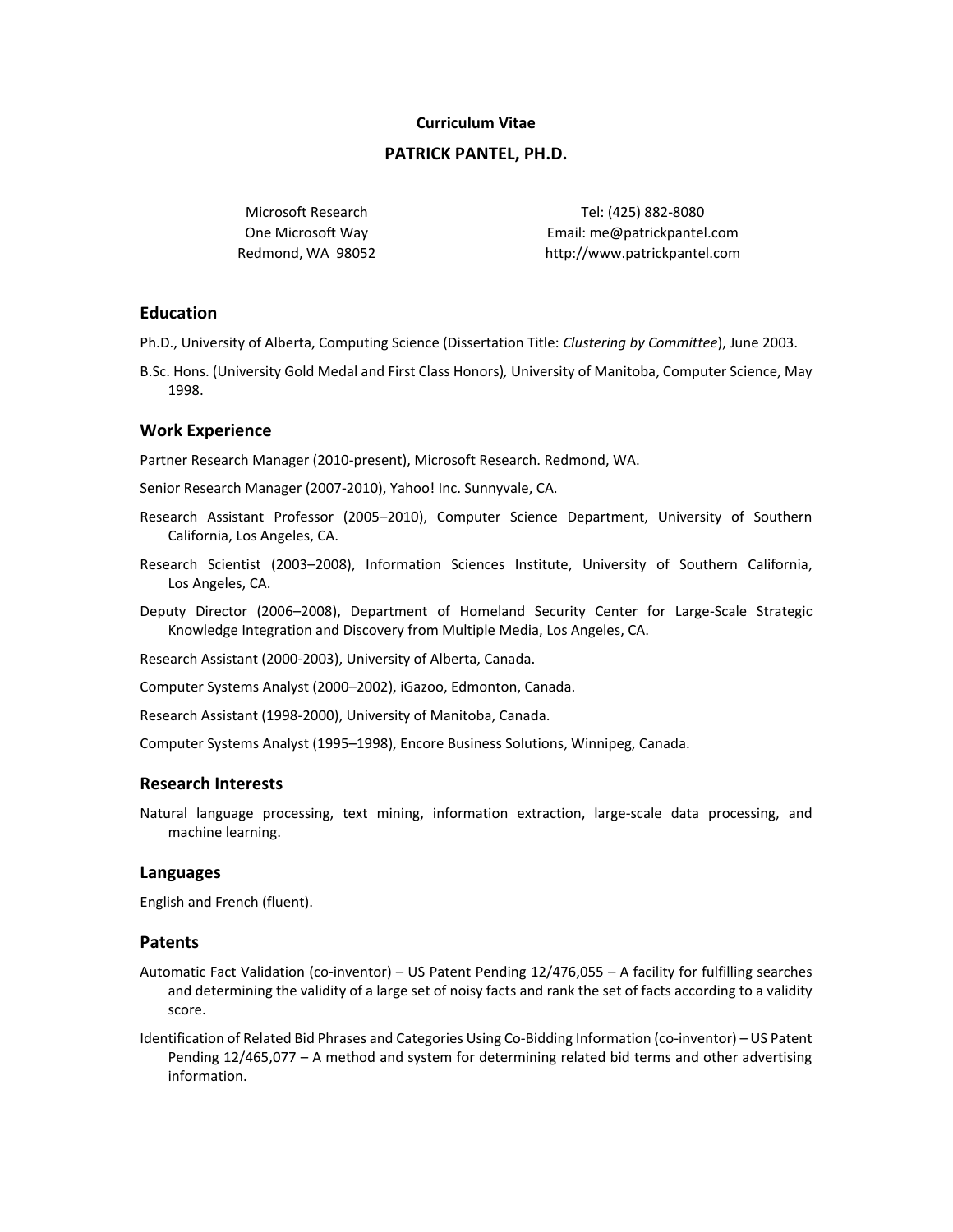- Mixing Knowledge Sources for Improved Entity Extraction (co-inventor) US Patent Pending 12/509,278 A facility for extracting entities from multiple sources by mixing knowledge extractors with different sources of evidence of knowledge.
- Mixing Knowledge Sources with Auto Learning For Improved Entity Extraction (co-inventor) US Patent Pending 12/509,310 – A facility for automatically acquiring labeled examples for training entity extractors that leverage multiple sources of knowledge and evidence.
- Discovery of Inference Rules from Text (co-inventor) US Patent #7,146,308 A facility for discovering a set of inference rules (or paraphrases) by analyzing a corpus of natural language text.

# **Honors and Awards**

- Richard Montague Award for Best Presentation, Conference on Inference in Computational Semantics, 2006.
- World Science Forum Delegate, National Science Foundation, 2005 member of U.S. delegation of twelve scientists.
- Honorary Izaak Walton Killam Memorial Scholarship, University of Alberta, Canada, 2002 for a doctoral student likely to contribute to the advancement of learning or to win distinction in their profession (the university's most prestigious award).

Ralph Steinhauer Award of Distinction, Government of Alberta, Canada, 2002.

- Andrew Stewart Memorial Award, University of Alberta, Canada, 2002 for recognition of excellence in research at the doctoral level acknowledging outstanding accomplishment and potential in pursuit of new knowledge.
- iCORE Scholarship, University of Alberta, Canada, 2002.
- Queen's University School of Business and Natural Sciences and Engineering Research Council Scholarship, Queen's University, Canada, 2001.
- Natural Sciences and Engineering Research Council Postgraduate Scholarship B, Government of Canada, 2000 – two-year national scholarship.
- iCORE Scholarship, University of Alberta, Canada, 2000 (2 years).
- Walter H Johns Graduate Fellowship, University of Alberta, Canada, 2000 (2 years).
- Faculty of Science Graduate Scholarship, University of Alberta, Canada, 2000.
- Rhodes Scholarship Finalist, Rhodes Scholarship Trust, 1999 one of nine candidates interviewed in the 1999 prairie regional finals.
- University Gold Medal, University of Manitoba, Canada, 1998 for highest academic achievement in the Faculty of Science.
- Natural Sciences and Engineering Research Council Postgraduate Scholarship A, Government of Canada, 1998 – two-year national scholarship.
- Sony Science Scholarship, Sony of Canada Limited, 1997.
- Isbister Scholarship, University of Manitoba, Canada, 1997 for highest standing in the Faculty of Science in any but the graduating year.
- UMSU Scholarship, University of Manitoba, Canada, 1997.

Faculty of Science Undergraduate Research Award, University of Manitoba, Canada, 1997.

Isbister Scholarship, University of Manitoba, Canada, 1995 – for highest standing in the Faculty of Science in any but the graduating year.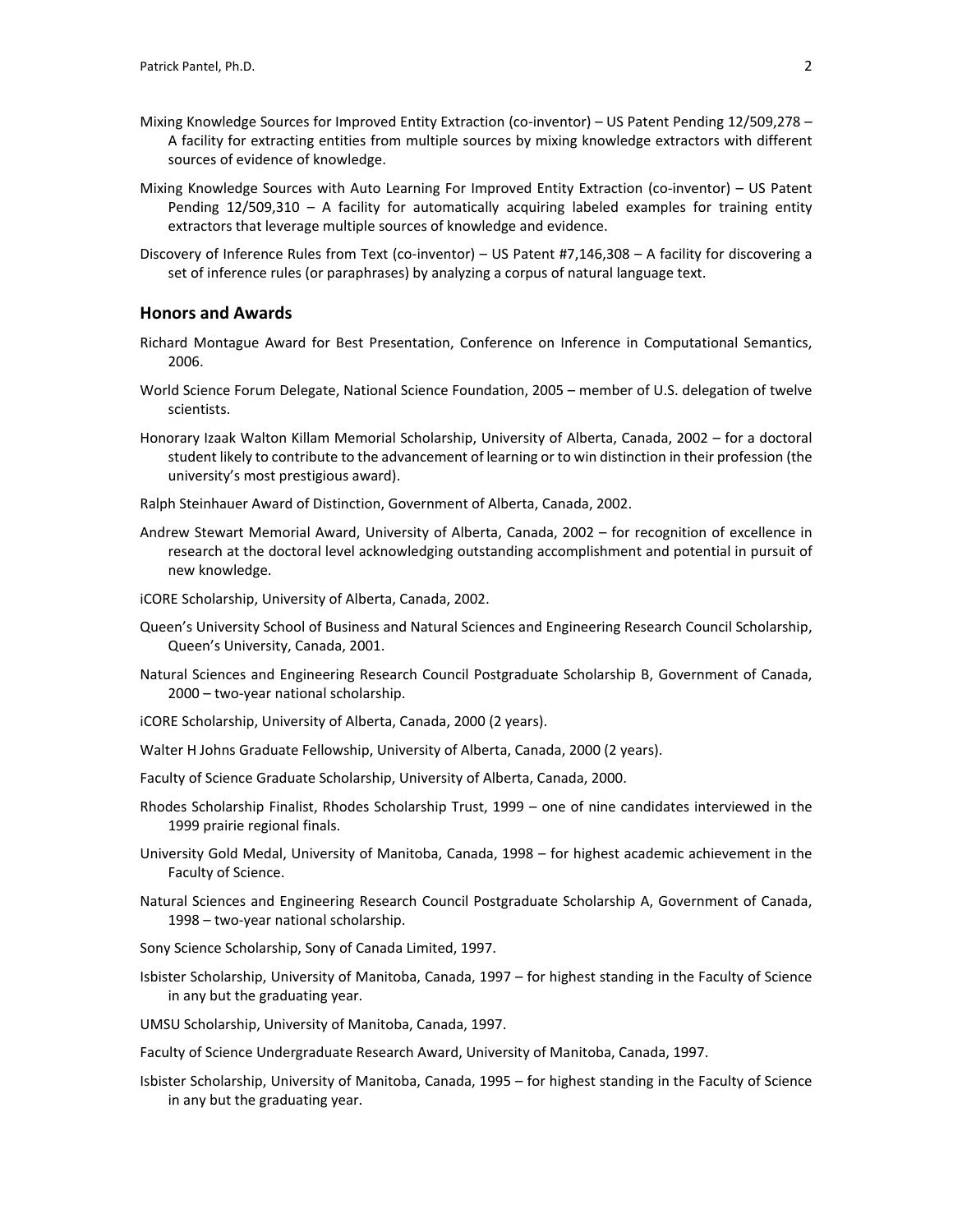Academic Excellence Scholarship, Collège universitaire de Saint-Boniface, Canada, 1994.

Governor General Bronze Medal, Government of Canada, 1994 – for highest academic achievement.

### **Grants**

*DHS Center for Large-Scale Strategic Knowledge Integration and Discovery from Multiple Media*. DHS Award, 2007-2009, co-PI with Eduard Hovy and Dennis McLeod. \$2,400,000.

*MapReduce Curriculum Development*. Google Award, 2007, PI. \$10,000.

*Data Catalysis Center Initiative*. USC Information Sciences Institute, 2007-2008, PI. \$300,000.

## **Publications**

## **Magazine articles**

Patrick Pantel, Andrew Philpot and Eduard Hovy. 2005. Data Alignment and Integration. *IEEE Computer Magazine*, 38(12):43-50.

#### **Journal articles**

- Peter Turney and Patrick Pantel. 2010. From Frequency to Meaning: Vector Space Models of Semantics. *Journal of Artificial Intelligence Research (JAIR)*, 37(1):141-188. AI Access Foundation.
- Dekang Lin and Patrick Pantel. 2001. Discovery of Inference Rules for Question Answering. *Natural Language Engineering*, 7(4):343-360.

#### **Book chapters**

- Andrew Philpot, Eduard Hovy and Patrick Pantel. 2010. The Omega Ontology. In Chu-Ren Huang, Nicoletta Calzolari, Aldo Gangemi, Alessandro Lenci, Alessandro Oltramari, and Laurent Prévot (Eds.) *Ontology and the Lexicon*. ISBN: 978-0-52188-659-8. Cambridge University Press.
- Patrick Pantel and Marco Pennacchiotti. 2008. Automatically Harvesting and Ontologizing Semantic Relations. In Paul Buitelaar and Philipp Cimiano (Eds.) *Ontology Learning and Population: Bridging the Gap between Text and Knowledge - Selected Contributions to Ontology Learning and Population from Text*. pp. 171-198. ISBN: 978-1-58603-818-2. IOS Press.

#### **Refereed conference papers**

- Ashequl Qadir, Michael Gamon, Patrick Pantel, Ahmed Hassan Awadallah. 2016. Activity Modeling in Email. In *Proceedings of North American Association for Computational Linguistics / Human Language Technology (NAACL HLT 16)*. pp. 1452-1462. San Diego, CA.
- Kristina Toutanova, Danqi Chen, Patrick Pantel, Hoifung Poon, Pallavi Choudhury, Michael Gamon. 2015. Representing Text for Joint Embedding of Text and Knowledge Bases. In *Proceedings of Conference on Empirical Methods in Natural Language Processing (EMNLP-15)*. pp. 1499-1509. Lisbon, Portugal.
- Patrick Pantel, Michael Gamon, Ariel Fuxman. 2014. Smart Selection. In *Proceedings of Association for Computational Linguistics (ACL-14)*. pp. 1524-1533. Baltimore, MD.
- Michael Gamon, Arjun Mukherjee, Patrick Pantel. 2014. Predicting Interesting Things in Text. In *Proceedings of Conference on Computational Linguistics (COLING-14)*. pp. 1477-1488. Dublin, Ireland.
- Jianfeng Gao, Patrick Pantel, Michael Gamon, Xiaodong He, Li Deng. 2014. Modeling Interestingness with Deep Neural Networks. In *Proceedings of Conference on Empirical Methods in Natural Language Processing (EMNLP-14)*. pp. 2-13. Doha, Qatar.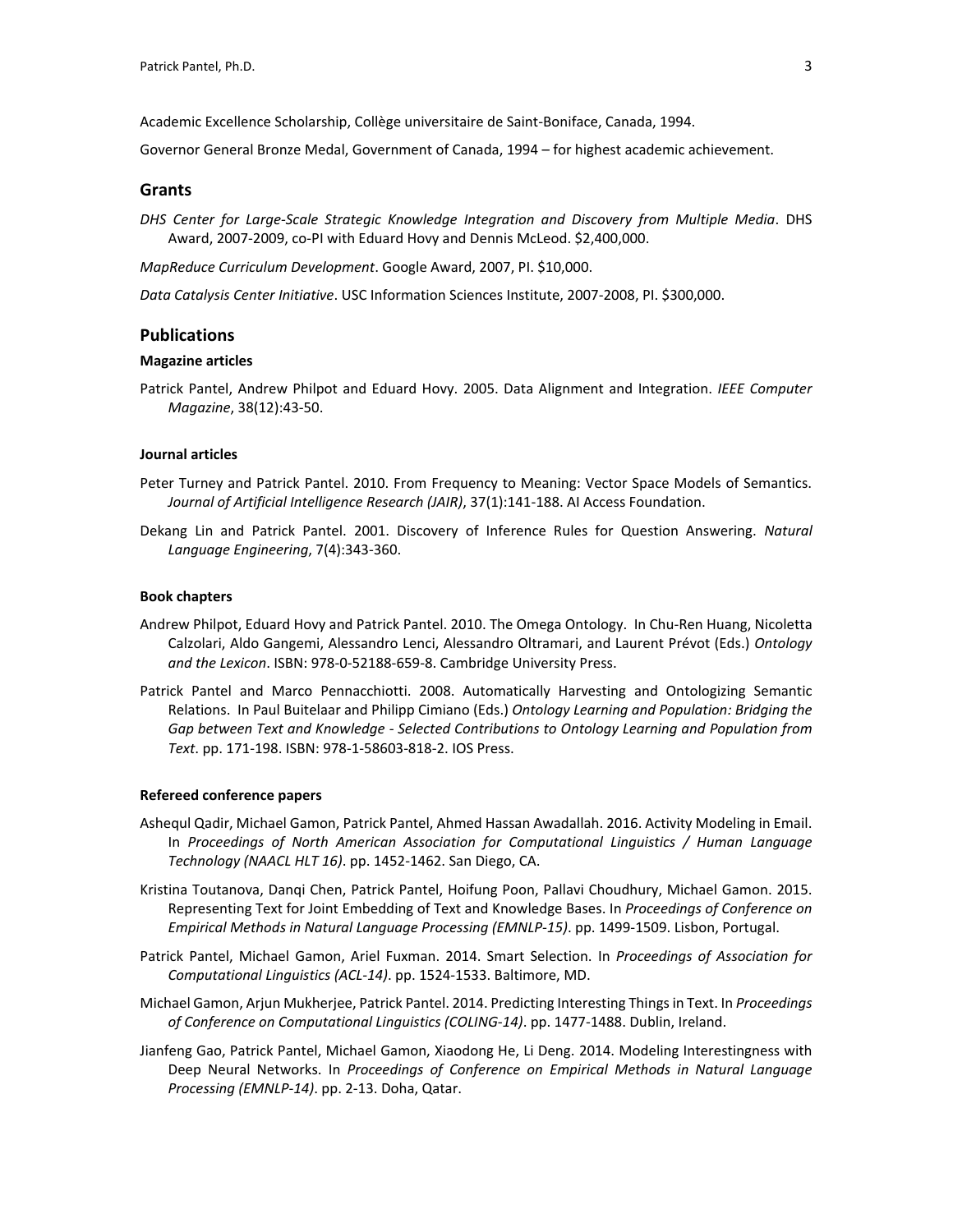- Ahmed Hassan Awadallah, Ryen W. White, Patrick Pantel, Susan T. Dumais, Yi-Min Wang. 2014. Supporting Complex Search Tasks. In *Proceedings of ACM Conference on Information and Knowledge Management (CIKM-14)*. pp. 829-838. Shanghai, China.
- Ariel Fuxman, Patrick Pantel, Yuanhua Lv, Ashok Chandra, Pradeep Chilakamarri, Michael Gamon, David Hamilton, Bernhard Kohlmeier, Dhyanesh Narayanan, Evangelos Papalexakisz, Bo Zhao. 2014. Contextual Insights. In *Proceedings of Companion Publication of the World Wide Web Conference (WWW-14)*. pp. 265-266. Seoul, South Korea.
- Michael Gamon, Tae Yano, Xinying Song, Johnson Apacible, Patrick Pantel. 2013. Identifying Salient Entities in Web Pages. In *Proceedings of ACM Conference on Information and Knowledge Management (CIKM-13)*. pp. 2375-2380. Burlingame, CA.
- Patrick Pantel, Michael Gamon, Omar Alonso, Kevin Haas. 2012. Social Annotations: Utility and Prediction Modeling. In *Proceedings of ACM Special Interest Group on Information Retrieval (SIGIR-12)*. pp. 285- 294. Portland, OR.
- Thomas Lin, Patrick Pantel, Michael Gamon, Anitha Kannan, Ariel Fuxman. 2012. Active Objects: Actions for Entity-Centric Search. In *Proceedings of World Wide Web Conference (WWW-12)*. pp. 589-598. Lyon, France.
- Patrick Pantel, Thomas Lin, Michael Gamon. 2012. Mining Entity Types from Query Logs via User Intent. In *Proceedings of Association for Computational Linguistics (ACL-12)*. pp. 563-571. Jeju Island, South Korea.
- Hassan Sajjad, Patrick Pantel, Michael Gamon. 2012. Underspecified Query Refinement via Natural Language Question Generation. In *Proceedings of Conference on Computational Linguistics (COLING-10)*. pp. 2341-2356. Mumbai, India.
- Yoav Artzi, Patrick Pantel, Michael Gamon. 2012. Predicting Responses to Microblog Posts. In *Proceedings of North American Association for Computational Linguistics / Human Language Technology (NAACL HLT 12)*. pp. 602-606. Montreal, Canada.
- Omar Alonso, Michael Gamon, Kevin Haas, Patrick Pantel. 2012. Diversity and Relevance in Social Search. In *Proceedings of Web Search and Data Mining Workshop on Diversity in Document Retrieval (DDR-12)*. Seattle, WA.
- Patrick Pantel and Ariel Fuxman. 2011. Jigs and Lures: Associating Web Queries with Strongly-Typed Entities. In *Proceedings of Association for Computational Linguistics – Human Language Technology (ACL-HLT-11)*. pp. 83-92. Portland, OR.
- Marco Pennacchiotti and Patrick Pantel. 2011. Automatically Building Training Examples for Entity Extraction. In *Proceedings of Computational Natural Language Learning (CONLL-11)*. pp. 163-171. Portland, OR.
- Eric Crestan and Patrick Pantel. 2011. Web-Scale Table Census and Classification. In *Proceedings of Web Search and Data Mining (WSDM-11)*. pp. 545-554. Hong Kong.
- Alpa Jain and Patrick Pantel. 2011. How do they Compare? Automatic Identification of Comparable Entities on the Web. In *IEEE Conference on Information Reuse and Integration (IEEE-IRI-11)*. pp. 228-233. Las Vegas, NV.
- Alpa Jain and Patrick Pantel. 2010. FactRank: Random Walks on a Web of Facts. In *Proceedings of Conference on Computational Linguistics (COLING-10)*. pp. 501-509. Beijing, China.
- Ana-Maria Popescu, Patrick Pantel and Gilad Mishne. 2010. Semantic Lexicon Adaptation for Use in Query Interpretation. In *Proceedings of World Wide Web Conference (WWW-10)*. pp. 1167-1168. Raleigh, NC.
- Eric Crestan and Patrick Pantel. 2010. Web-Scale Knowledge Extraction from Semi-Structured Tables. In *Proceedings of World Wide Web Conference (WWW-10)*. pp. 1081-1082. Raleigh, NC.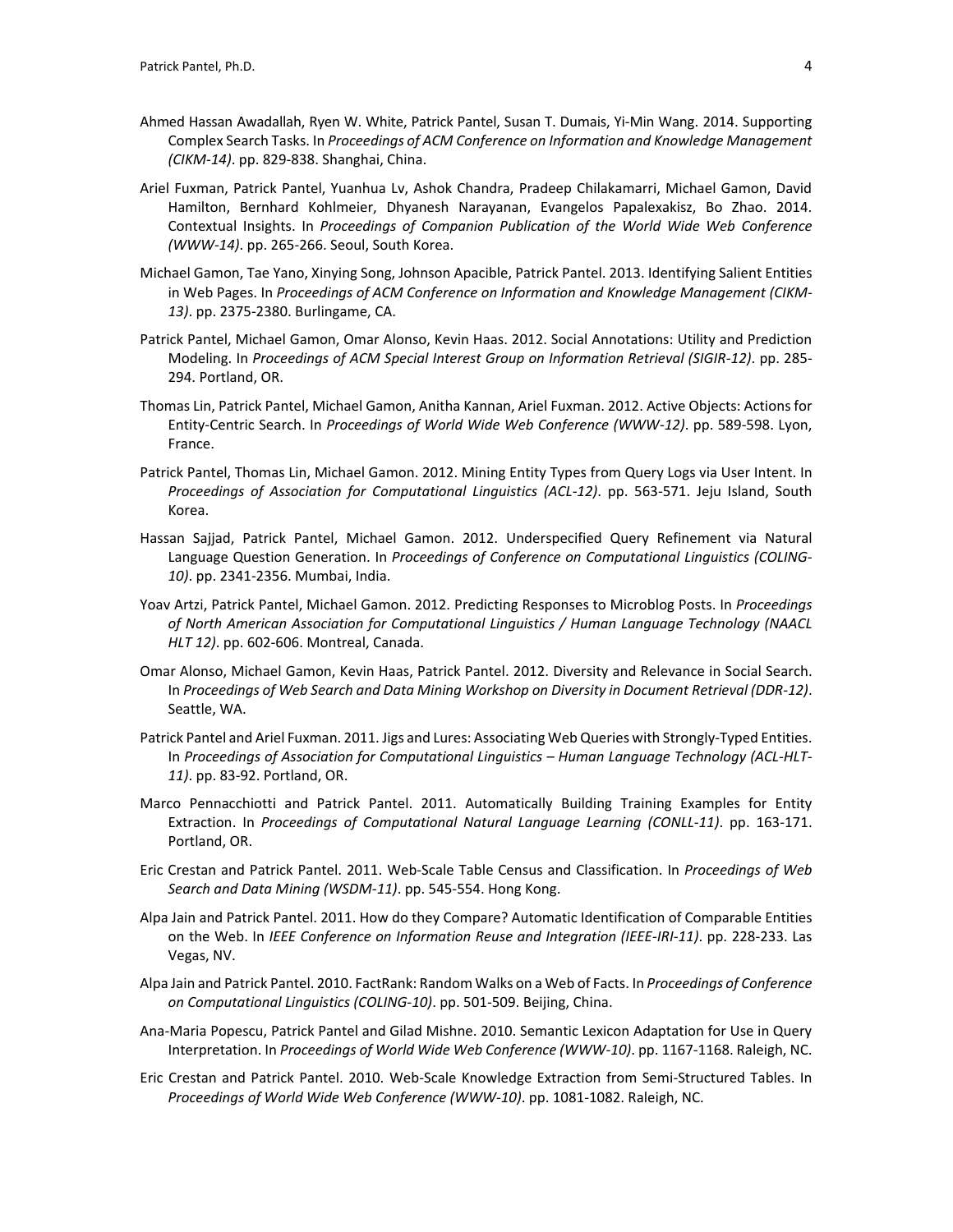- Marco Pennacchiotti and Patrick Pantel. 2009. Entity Extraction via Ensemble Semantics. In *Proceedings of Conference on Empirical Methods in Natural Language Processing (EMNLP-09)*. pp. 238-247. Singapore, Singapore.
- Patrick Pantel, Eric Crestan, Arkady Borkovsky, Ana-Maria Popescu and Vishnu Vyas. 2009. Web-Scale Distributional Similarity and Entity Set Expansion. In *Proceedings of Conference on Empirical Methods in Natural Language Processing (EMNLP-09)*. pp. 938-947. Singapore, Singapore.
- Vishnu Vyas, Patrick Pantel and Eric Crestan. 2009. Helping Editors Choose Better Seed Sets for Entity Expansion. In *Proceedings of ACM Conference on Information and Knowledge Management (CIKM-09)*. pp. 225-234. Hong Kong.
- Alpa Jain and Patrick Pantel. 2009. How do they compare? Automatic Identification of Comparable Entities on the Web. In *Proceedings of ACM Conference on Information and Knowledge Management (CIKM-09)*. pp. 1661-1664. Hong Kong.
- Soo-Min Kim, Patrick Pantel, Lei Duan and Scott Gaffney. 2009. Improving Web Page Classification by Label-Propagation over Click Graphs. In *Proceedings of ACM Conference on Information and Knowledge Management (CIKM-09)*. pp. 1077-1086. Hong Kong.
- Vishnu Vyas and Patrick Pantel. 2009. Semi-Automatic Entity Set Refinement. In *Proceedings of North American Association for Computational Linguistics / Human Language Technology (NAACL/HLT-09)*. pp. 290-298. Boulder, CO.
- William Chang, Patrick Pantel, Ana-Maria Popescu, and Evgeniy Gabrilovich. 2009. Towards Intent-Driven Bidterm Suggestion. In *Proceedings of Conference on World Wide Web (WWW-09)*. pp. 1093-1094. Madrid, Spain.
- Patrick Pantel and Vishnu Vyas. 2008. A Joint Information Model for *n*-best Ranking. In *Proceedings of Conference on Computational Linguistics (COLING-08)*. pp. 681-688. Manchester, UK.
- Vishnu Vyas and Patrick Pantel. 2008. Explaining Similarity of Terms. In *Proceedings of Conference on Computational Linguistics (COLING-08)*. pp. 131-134. Manchester, UK.
- Rahul Bhagat, Patrick Pantel and Eduard Hovy. 2007. LEDIR: An Unsupervised Algorithm for Learning Directionality of Inference Rules. In *Proceedings of Conference on Empirical Methods in Natural Language Processing (EMNLP-07)*. pp. 161-170. Prague, Czech Republic.
- Patrick Pantel, Rahul Bhagat, Bonaventura Coppola, Timothy Chklovski and Eduard Hovy. 2007. ISP: Learning Inferential Selectional Preferences. In *Proceedings of North American Association for Computational Linguistics / Human Language Technology (NAACL HLT 07)*. pp. 564-571. Rochester, NY.
- Alfio Massimiliano Gliozzo, Marco Pennacchiotti and Patrick Pantel. 2007. The Domain Restriction Hypothesis: Relating Term Similarity and Semantic Consistency. In *Proceedings of North American Association for Computational Linguistics / Human Language Technology (NAACL HLT 07)*. pp. 131-138. Rochester, NY.
- Patrick Pantel. 2007. Data Catalysis: Facilitating Large-Scale Natural Language Data Processing. In *Proceedings of the International Symposium on Universal Communication (ISUC-07)*. pp. 201-204. Kyoto, Japan.
- Patrick Pantel, Andrew Philpot and Eduard Hovy. 2007. Data Integration in the Wild: From Instances to Concept Catalogs. In *Proceedings of Conference on Digital Government Research (DG.O-07)*. pp. 264- 265. Philadelphia, PA.
- Patrick Pantel and Marco Pennacchiotti. 2006. Espresso: Leveraging Generic Patterns for Automatically Harvesting Semantic Relations. In *Proceedings of Conference on Computational Linguistics / Association for Computational Linguistics (COLING/ACL-06)*. pp. 113-120. Sydney, Australia.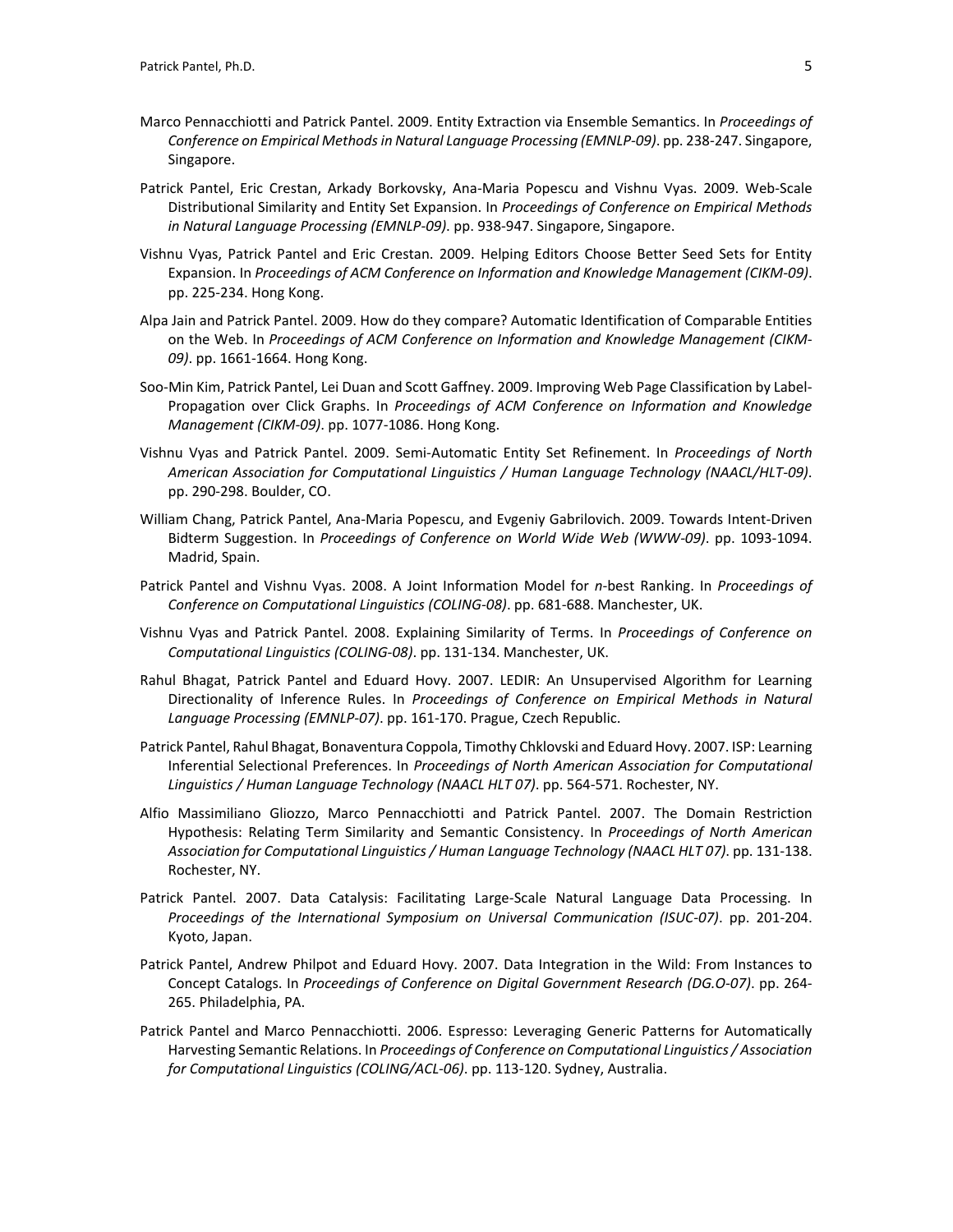- Marco Pennacchiotti and Patrick Pantel. 2006. Ontologizing Semantic Relations. In *Proceedings of Conference on Computational Linguistics / Association for Computational Linguistics (COLING/ACL-06)*. pp. 793-800. Sydney, Australia.
- Soo-Min Kim, Patrick Pantel, Timothy Chklovski and Marco Pennacchiotti. 2006. Automatically Assessing Review Helpfulness. In *Proceedings of Conference on Empirical Methods in Natural Language Processing (EMNLP-06)*. pp. 423-430. Sydney, Australia.
- Patrick Pantel. 2006. Alias Detection in Malicious Environments. In *Proceedings of AAAI Fall Symposium on Capturing and Using Patterns for Evidence Detection*. pp. 14-20. Washington, D.C.
- Marco Pennacchiotti and Patrick Pantel. 2006. A Bootstrapping Algorithm for Automatically Harvesting Semantic Relations. In *Proceedings of Inference in Computational Semantics (ICoS-06)*. pp. 87-96. Buxton, England.
- Patrick Pantel, Andrew Philpot and Eduard Hovy. 2006. Matching and Integration across Heterogeneous Data Sources. In *Proceedings of Conference on Digital Government Research (DG.O-06)*. Poster. pp. 438- 439. San Diego, CA.
- Eduard Hovy, Andrew Philpot and Patrick Pantel. 2006. Entity Consolidation and Alignment in Semi-Structured Data Sources. In *Proceedings of Conference on Digital Government Research (DG.O-06)*. Project Highlight. pp. 400-401. San Diego, CA.
- Patrick Pantel. 2005. Inducing Ontological Co-occurrence Vectors. In *Proceedings of Association for Computational Linguistics (ACL-05)*. pp. 125-132. Ann Arbor, MI.
- Deepak Ravichandran, Patrick Pantel, and Eduard Hovy. 2005. Randomized Algorithms and NLP: Using Locality Sensitive Hash Functions for High Speed Noun Clustering. In *Proceedings of Association for Computational Linguistics (ACL-05)*. pp. 622-629. Ann Arbor, MI.
- Timothy Chklovski and Patrick Pantel. 2005. Global Path-based Refinement of Noisy Graphs Applied to Verb Semantics. In *Proceedings of Joint Conference on Natural Language Processing (IJCNLP-05)*. pp. 792- 803. Jeju Island, South Korea.
- Patrick Pantel. 2005. Modeling Observation Importance for Alias Detection. In *Proceedings of the DHS Conference on Partnerships in Homeland Security (available on CD)*. Boston, MA.
- Patrick Pantel, Andrew Philpot and Eduard Hovy. 2005. An Information Theoretic Model for Database Alignment. In *Proceedings of Conference on Scientific and Statistical Database Management (SSDBM-05)*. pp. 14-23. Santa Barbara, CA.
- Andrew Philpot, Patrick Pantel and Eduard Hovy. 2005. Significance Information for Translation: Air Quality Data Integration. In *Proceedings of Conference on Digital Government Research (DG.O-05)*. System Demonstration. pp. 233-234. Atlanta, GA.
- Patrick Pantel, Andrew Philpot and Eduard Hovy. 2005. Aligning Database Columns using Mutual Information. In *Proceedings of Conference on Digital Government Research (DG.O-05)*. pp. 205-210. Atlanta, GA.
- Andrew Philpot, Eduard Hovy and Patrick Pantel. 2005. The Omega Ontology. In *IJCNLP Workshop on Ontologies and Lexical Resources (OntoLex-05)*. pp. 59-66. Jeju Island, South Korea.
- Timothy Chklovski and Patrick Pantel. 2004. VERBOCEAN: Mining the Web for Fine-Grained Semantic Verb Relations. In *Proceedings of Conference on Empirical Methods in Natural Language Processing (EMNLP-04)*. pp. 33-40. Barcelona, Spain.
- Patrick Pantel, Deepak Ravichandran and Eduard Hovy. 2004. Towards Terascale Knowledge Acquisition. In *Proceedings of Conference on Computational Linguistics (COLING-04)*. pp. 771-777. Geneva, Switzerland.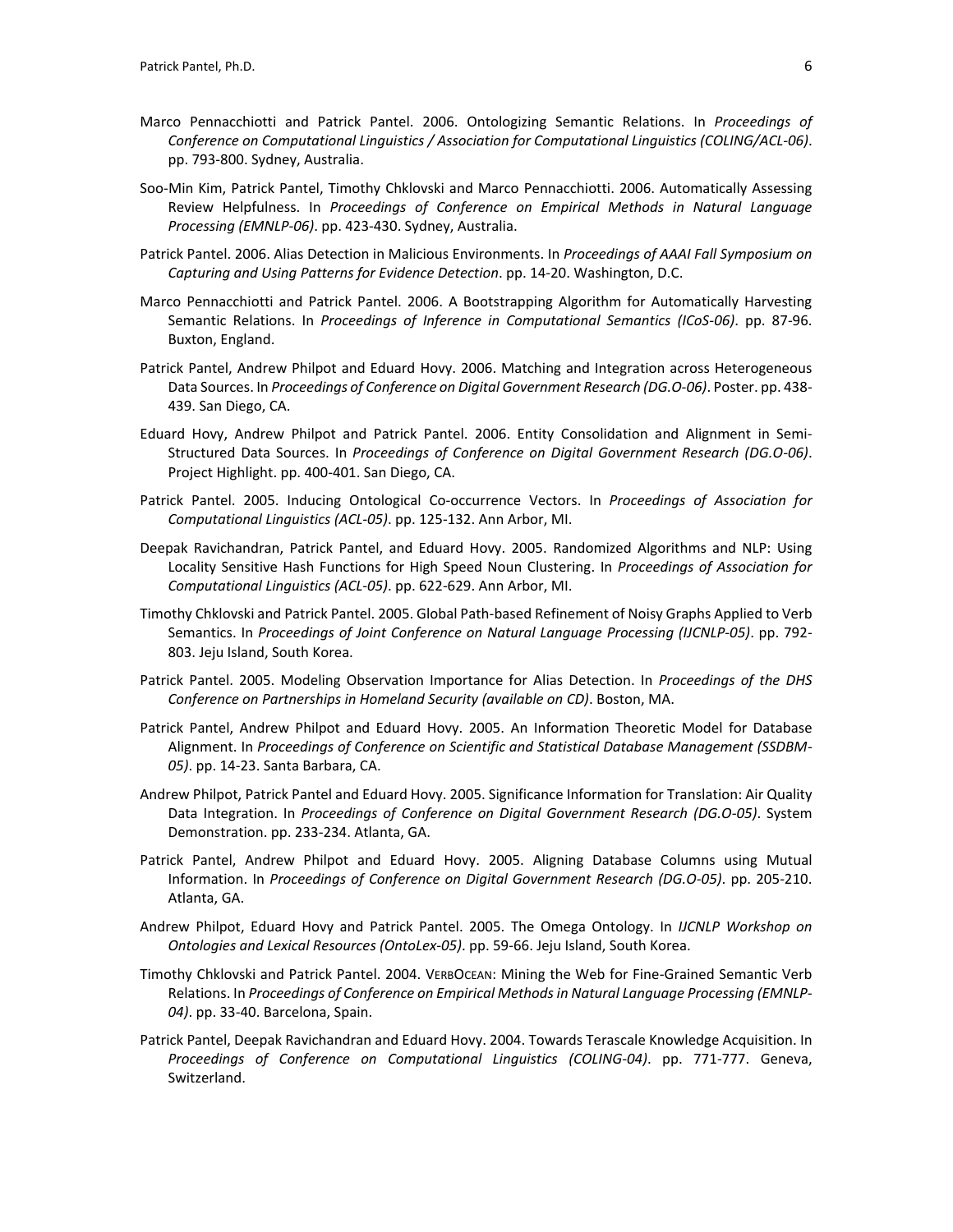- Patrick Pantel and Deepak Ravichandran. 2004. Automatically Labeling Semantic Classes. In *Proceedings of Human Language Technology / North American Association for Computational Linguistics (HLT/NAACL-04)*. pp. 321-328. Boston, MA.
- Timothy Chklovski and Patrick Pantel. 2004. Path Analysis for Refining Verb Relations. In *Proceedings of KDD Workshop on Link Analysis and Group Detection (LinkKDD-04)*. pp. 92-97. Seattle, WA.
- Deepak Ravichandran, Patrick Pantel, and Eduard Hovy. 2004. The Terascale Challenge. In *Proceedings of KDD Workshop on Mining for and from the Semantic Web (MSW-04)*. pp. 1-11. Seattle, WA.
- Timothy Chklovski and Patrick Pantel. 2004. Large-Scale Extraction of Fine-Grained Semantic Relations between Verbs. In *Proceedings of KDD Workshop on Mining for and from the Semantic Web (MSW-04)*. pp. 12-23. Seattle, WA.
- Patrick Pantel and Dekang Lin. 2003. Automatically Discovering Word Senses. In *Proceedings of Human Language Technology / North American Association for Computational Linguistics (HLT/NAACL-03)*. Project Demonstration. pp. 21-22. Edmonton, Canada.
- Patrick Pantel and Dekang Lin. 2002. Discovering Word Senses from Text. In *Proceedings of ACM Conference on Knowledge Discovery and Data Mining (KDD-02)*. pp. 613-619. Edmonton, Canada.
- Dekang Lin and Patrick Pantel. 2002. Concept Discovery from Text. In *Proceedings of Conference on Computational Linguistics (COLING-02)*. pp. 577-583. Taipei, Taiwan.
- Patrick Pantel and Dekang Lin. 2002. Document Clustering with Committees. In *Proceedings of ACM Special Interest Group on Information Retrieval (SIGIR-02)*. pp. 199-206. Tampere, Finland.
- Patrick Pantel and Dekang Lin. 2002. Efficiently Clustering Documents with Committees. In *Proceedings of Pacific Rim International Conference on Artificial Intelligence (PRICAI-02)*. pp. 424-433. Tokyo, Japan.
- Dekang Lin and Patrick Pantel. 2001. Induction of Semantic Classes from Natural Language Text. In *Proceedings of ACM Conference on Knowledge Discovery and Data Mining (KDD-01)*. pp. 317-322. San Francisco, CA.
- Dekang Lin and Patrick Pantel. 2001. DIRT Discovery of Inference Rules from Text. In *Proceedings of ACM Conference on Knowledge Discovery and Data Mining (KDD-01)*. pp. 323-328. San Francisco, CA.
- Patrick Pantel and Dekang Lin. 2001. A Statistical Corpus-Based Term Extractor. In: Stroulia, E. and Matwin, S. (Eds.) *AI 2001*, *Lecture Notes in Artificial Intelligence*. pp. 36-46. Springer-Verlag.
- Patrick Pantel and Dekang Lin. 2000. An Unsupervised Approach to Prepositional Phrase Attachment using Contextually Similar Words. In *Proceedings of Association for Computational Linguistics (ACL-00)*. pp. 101-108. Hong Kong.
- Patrick Pantel and Dekang Lin. 2000. Word-for-Word Glossing with Contextually Similar Words. In *Proceedings of Applied Natural Language Processing / North American Association for Computational Linguistics (ANLP/NAACL-00)*. pp. 78-85. Seattle, WA.
- M. Maheswaran; H. Chen; S. Pradhan; P. Pantel; L. Zheng; R. Min; and T. Groner. 2000. A Resource Management System for Network Computing using Java. In *Proceedings of Computer Science and Informatics*. pp. 453-456. Atlantic City, NJ.
- Patrick Pantel and Dekang Lin. 1998. SpamCop A Spam Classification & Organization Program. In *Proceedings of AAAI Workshop on Learning for Text Categorization*. pp. 95-98. Madison, WI.

## **Dissertation**

Patrick Pantel. 2003. *Clustering by Committee*. Ph.D. Dissertation. Department of Computing Science, University of Alberta, Canada.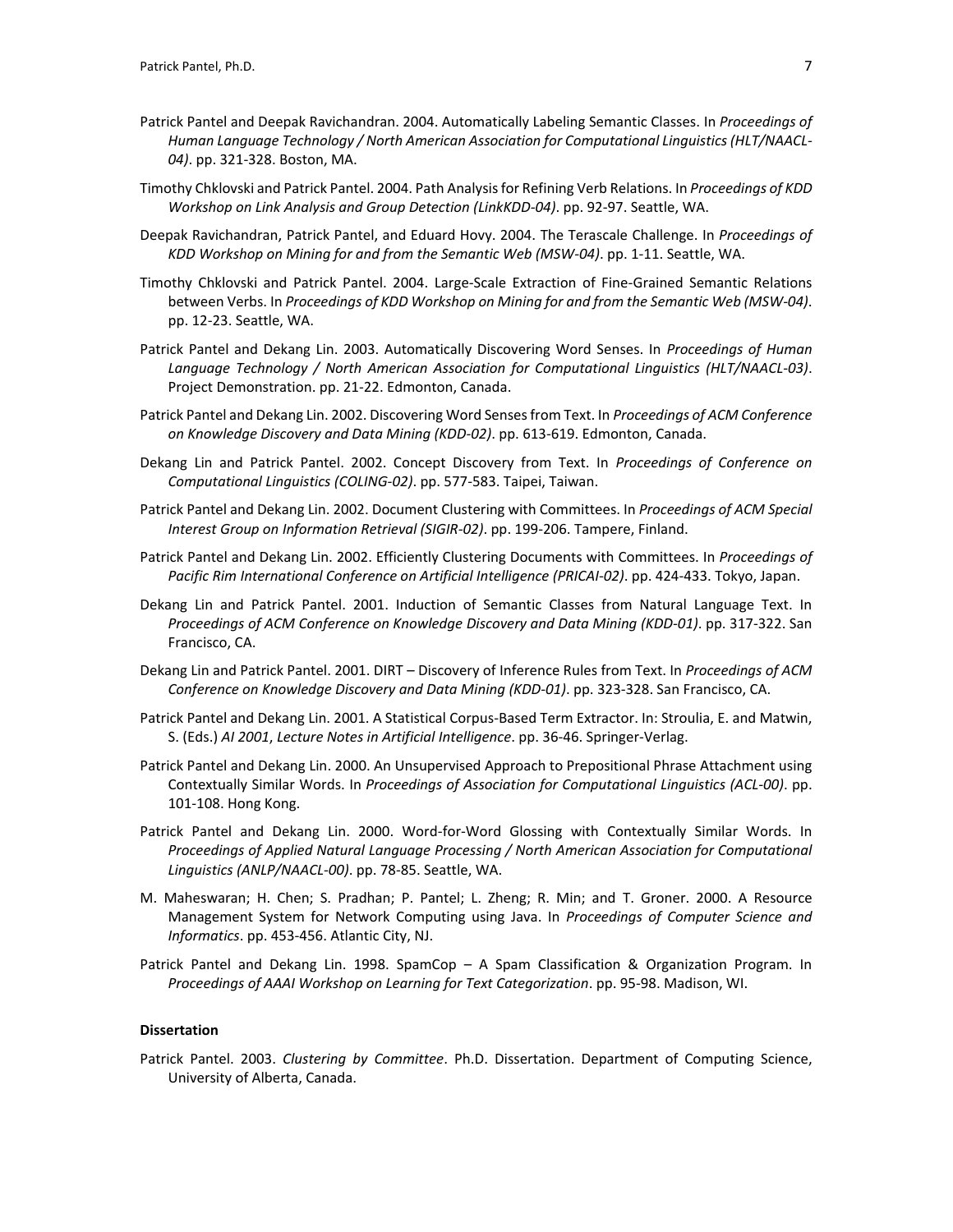### **Technical reports**

- Michael Gamon, Tae Yano, Xinying Song, Johnson Apacible, Patrick Pantel. 2013. Understanding Document Aboutness Step One: Identifying Salient Entities. *Microsoft Research Technical Report*. MSR-TR-2013- 73. November, 2013.
- Patrick Pantel. 1999. *A Checkers Learning Application Program*. Undergraduate Thesis. TR#99/02. University of Manitoba.

# **Teaching**

## **Instructor**

- CS544 Introduction to Natural Language Processing (Spring 2007), University of Southern California.
- CS599 Lexical Semantics (Fall 2005), University of Southern California.

# **Thesis Committees**

Hideki Shima. Ph.D. candidate. Language Technologies Institute. Carnegie Mellon University.

Thomas Lin. Ph.D. 2013. Department of Computer Science and Engineering. University of Washington.

Nate Chambers. Ph.D. 2011. Department of Computer Science. Stanford University.

Mamoru Komachi. Ph.D. 2010. School of Information Science, Nara Institute of Science and Technology.

Rion Snow. Ph.D. 2009. Department of Computer Science. Stanford University.

Rahul Bhagat. Ph.D. 2009. Department of Computer Science. University of Southern California.

Stephen Anthony. Ph.D. 2008. School of Information Technologies. University of Sydney.

Donghui Feng. Ph.D. 2008. Department of Computer Science. University of Southern California.

Nicolaus Mote. Ph.D. Qualification. 2006. Department of Computer Science. University of Southern California.

Deepak Ravichandran. Ph.D. 2005. Department of Computer Science. University of Southern California.

### **Guest Lecturer**

- University of Southern California (2003-2004): Graduate course sections on *Clustering* and *Advances in Empirical Lexical Semantics*.
- University of Alberta (2002-2003): Graduate course section on *Smoothing Probability Distributions* and undergraduate course section on *C++ Classes* and *Polymorphism*.

### **Invited Talks**

- Patrick Pantel. 2013. An Entity-Centric Interface to Vertically Integrated Devices and Services. ICML Workshop on Structured Learning: Inferring Graphs from Structured and Unstructured Inputs. Atlanta, GA.
- Patrick Pantel. 2012. The Appification of the Web and the Renaissance of Conversational User Interfaces. Conference on Empirical Methods in Natural Language Processing (EMNLP). Jeju Island, South Korea.
- Patrick Pantel. 2012. Mining Action Intents in Web Search. NAACL Workshop on Automatic Knowledge Base Construction and Web-scale Knowledge Extraction (AKBC-WEKEX). Montreal, Canada.
- Patrick Pantel. 2012. *Brokering Actions on the Web*. WWW Workshop on Appification of the Web (AppWeb). Lyon, France.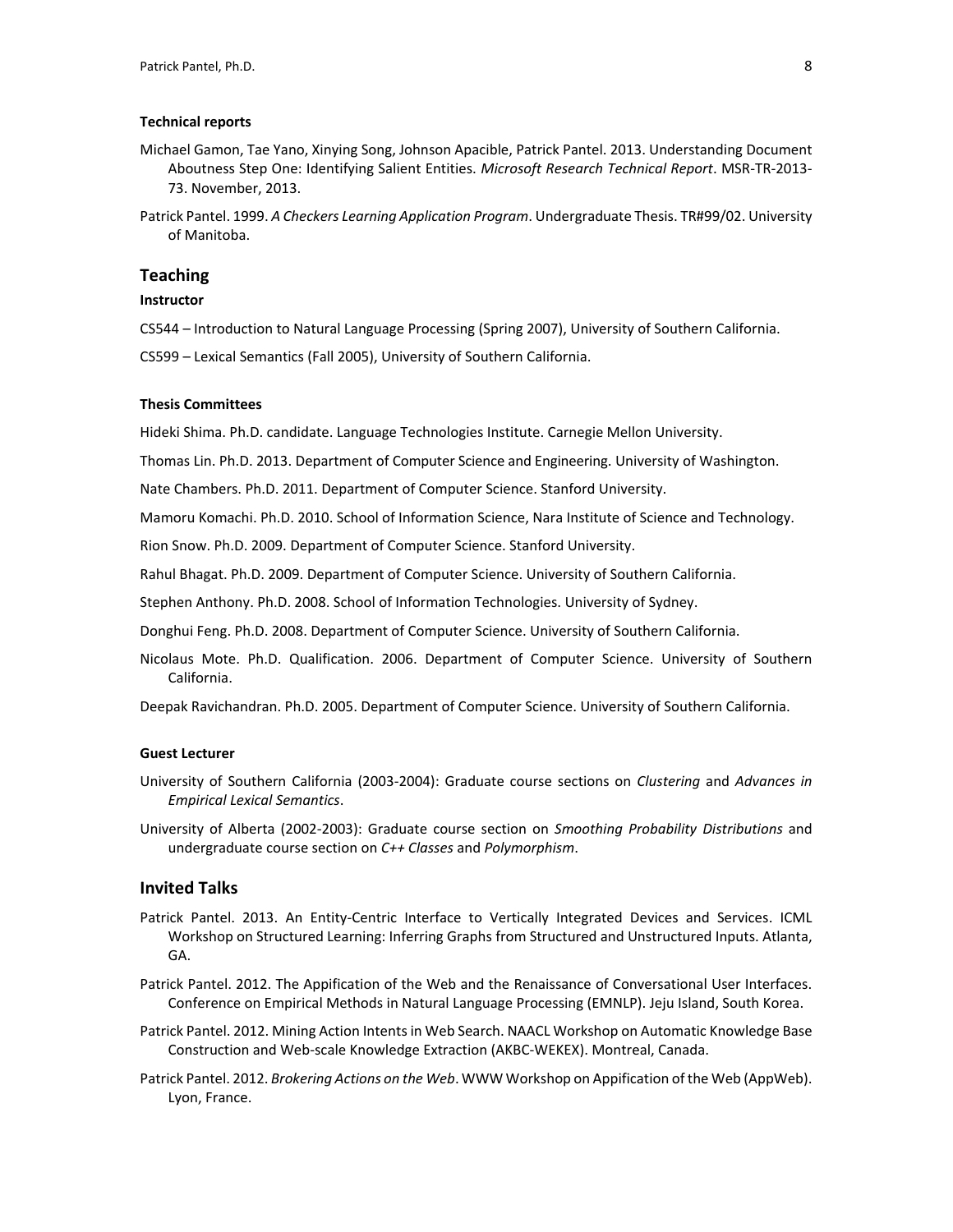- Patrick Pantel. 2012. *Active Objects: An Entity-Centric Search Experience*. Annual Meeting of the NLP Society of Japan. Hiroshima, Japan.
- Patrick Pantel. 2011. *Associating Web Queries with Structured Entities*. University of Washington. Seattle, WA.
- Patrick Pantel. 2010. *Practical Experiences using the Web as a Corpus*. NAACL Workshop on Web as a Corpus (WAC-6). Los Angeles, CA.
- Patrick Pantel. 2010. *Semantic Search*. NAACL Workshop Panel. Los Angeles, CA.
- Patrick Pantel. 2010. *Large-scale Information Extraction*. New York University. New York, NY.
- Patrick Pantel. 2010. *Practical Knowledge Acquisition*. Microsoft Research. Redmond, WA.
- Patrick Pantel. 2010. *Practical Knowledge Acquisition*. Stanford, CA.
- Patrick Pantel. 2010. *Industrial Semantics*. Nara Institute of Science and Technology. Nara, Japan.
- Patrick Pantel. 2009. *Information extraction meets relation databases*. CIKM Panel. Hong Kong.
- Patrick Pantel. 2009. *Ensemble Semantics: A General Information Extraction Framework*. University of Washington. Seattle, WA.
- Patrick Pantel. 2009. *Ensemble Semantics: A General Information Extraction Framework*. Microsoft Research. Redmond, WA.
- Patrick Pantel. 2009. *Emerging Application Areas in Computational Linguistics*. NAACL Industrial Panel. Boulder, CO.
- Patrick Pantel. 2009. *Lexical Semantics in the Prime Time: Applications to Web Search*. EACL Workshop on Geometrical Models of Natural Language Semantics. Athens, Greece.
- Patrick Pantel. 2009. *Of Search and Semantics*. USC Information Sciences Institute. Marina del Rey, CA.
- Patrick Pantel. 2008. *Of Search and Semantics*. NSF Symposium on Semantic Knowledge Discovery, Organization and Use. New York, NY.
- Patrick Pantel. 2008. Large-Scale Automatic Set Expansion. Nara Institute of Science and Technology. Nara, Japan.
- Patrick Pantel. 2007. *Modeling and Explaining Similarity*. Stanford University. Stanford, CA.
- Patrick Pantel. 2007. *A Dynamic Similarity Model*. Lawrence Livermore National Laboratory. Livermore, CA.
- Patrick Pantel. 2007. *Modeling and Explaining Similarity*. Natural Language Communication Symposium. Tokyo, Japan.
- Patrick Pantel. 2007. *Lexical Semantics and Large-Scale Similarity Modeling*. Tutorial at University of Illinois at Urbana-Champaign Summer School. Urbana, IL.
- Patrick Pantel. 2007. *Catalyzing Semantic Inference using Inferential Selectional Preferences*. International Symposium on Universal Communication (ISUC-07). Kyoto, Japan.
- Patrick Pantel. 2006. *Knowledge Harvesting and Fusion from Small and Large Corpora*. Conference on Inference in Computational Semantics. Buxton, England.
- Patrick Pantel. 2006. *Espresso: Making Use of Generic Patterns for Mining Relations from Small and Large Corpora*. Google. Mountain View, CA.
- Patrick Pantel. 2005. *Knowledge Harvesting*. Yahoo Inc. Santa Clara, CA.
- Patrick Pantel. 2005. *Data Integration and Entity Consolidation*. Department of Homeland Security Institute for Discrete Sciences Workshop on Threat Awareness Data Integration and Dissemination. Washington, D.C.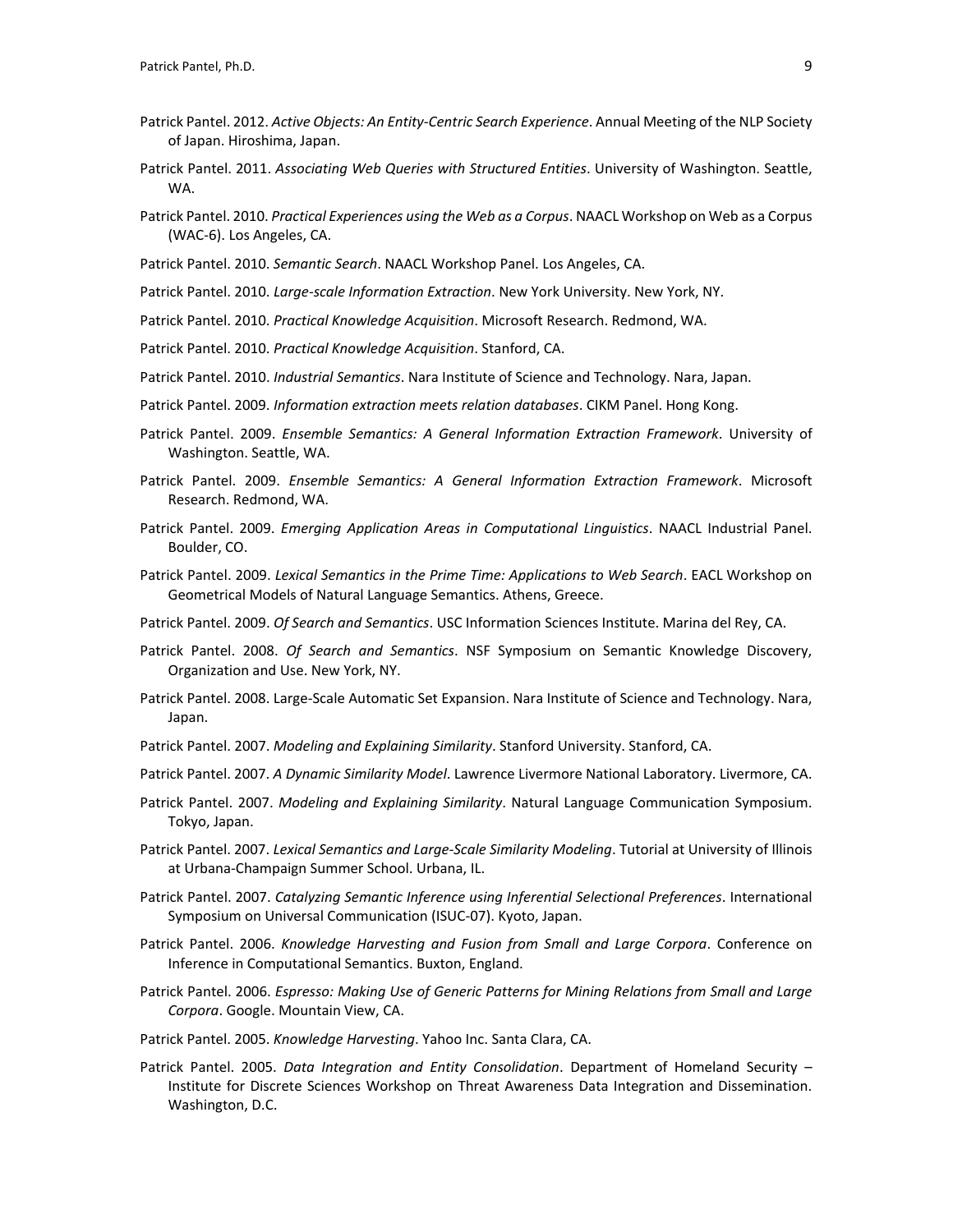Patrick Pantel. 2005. *Ontology Learning and Adaptation*. Yahoo! Research Labs. Pasadena, CA.

- Patrick Pantel. 2005. *Recent Advances in Empirical Lexical Semantics*. UCLA. Los Angeles, CA.
- Patrick Pantel. 2005. *Ontology Learning and Adaptation by Monitoring Text Streams*. DARPA Cognitive Systems Conference (Young Investigators Initiative). Washington, D.C.
- Patrick Pantel. 2005. *Ontologizing Semantic Resources*. Microsoft Research. Seattle, WA.
- Patrick Pantel. 2005. *Ontologizing Semantic Resources*. University of Southern California. Los Angeles, CA.
- Patrick Pantel. 2004. *Towards Automatic Acquisition of Ontological Knowledge*. University of Pennsylvania. Philadelphia, PA.
- Patrick Pantel. 2004. *Towards Automatic Acquisition of Ontological Knowledge*. Johns Hopkins University. Baltimore, MD.
- Patrick Pantel. 2004. *Towards Automatic Acquisition of Ontological Knowledge*. University of Maryland. College Park, MD.
- Patrick Pantel. 2004. *Towards Automatic Acquisition of Ontological Knowledge*. Georgetown University. Washington, D.C.
- Patrick Pantel. 2003. *Clustering by Committee*. USC Information Sciences Institute. Los Angeles, CA.
- Patrick Pantel. 2003. *Clustering by Committee*. University of Waterloo. Waterloo, Canada.
- Patrick Pantel. 2003. *Clustering by Committee*. University of Calgary. Calgary, Canada.
- Patrick Pantel. 2003. *Clustering by Committee*. University of Manitoba. Winnipeg, Canada.
- Patrick Pantel. 2003. *Clustering by Committee*. University of Alberta. Edmonton, Canada.
- Patrick Pantel. 2002. *Discovering Word Senses from Text*. 35th Anniversary of the Killam Trusts. Edmonton, Canada.

#### **University Leadership and Service**

Mentoring Committee Coordinator, USC Information Sciences Institute, 2004-2006.

AI Seminar Coordinator, USC Information Sciences Institute, 2004-2006.

- Department of Computer Science Faculty Search Committee, University of Manitoba, Canada, 1998-2000.
- President Computer Science Graduate Student Association, University of Manitoba, Canada, 1999-2000.

Faculty of Science Graduate Studies Committee, University of Manitoba, Canada, 1999-2000.

Graduate Student Association Representative, University of Manitoba, Canada, 1998-1999.

## **Research Community Service**

#### **Boards**

Action Editor (2012-2014), Transactions of the Association for Computational Linguistics.

Sponsorship Committee (2011-2013), Association for Computational Linguistics.

Editorial Board (2008-2010), Computational Linguistics Journal.

Technical Advisory Committee (2007-2008), Predictive Knowledge Systems Centre, Lawrence Livermore National Laboratory.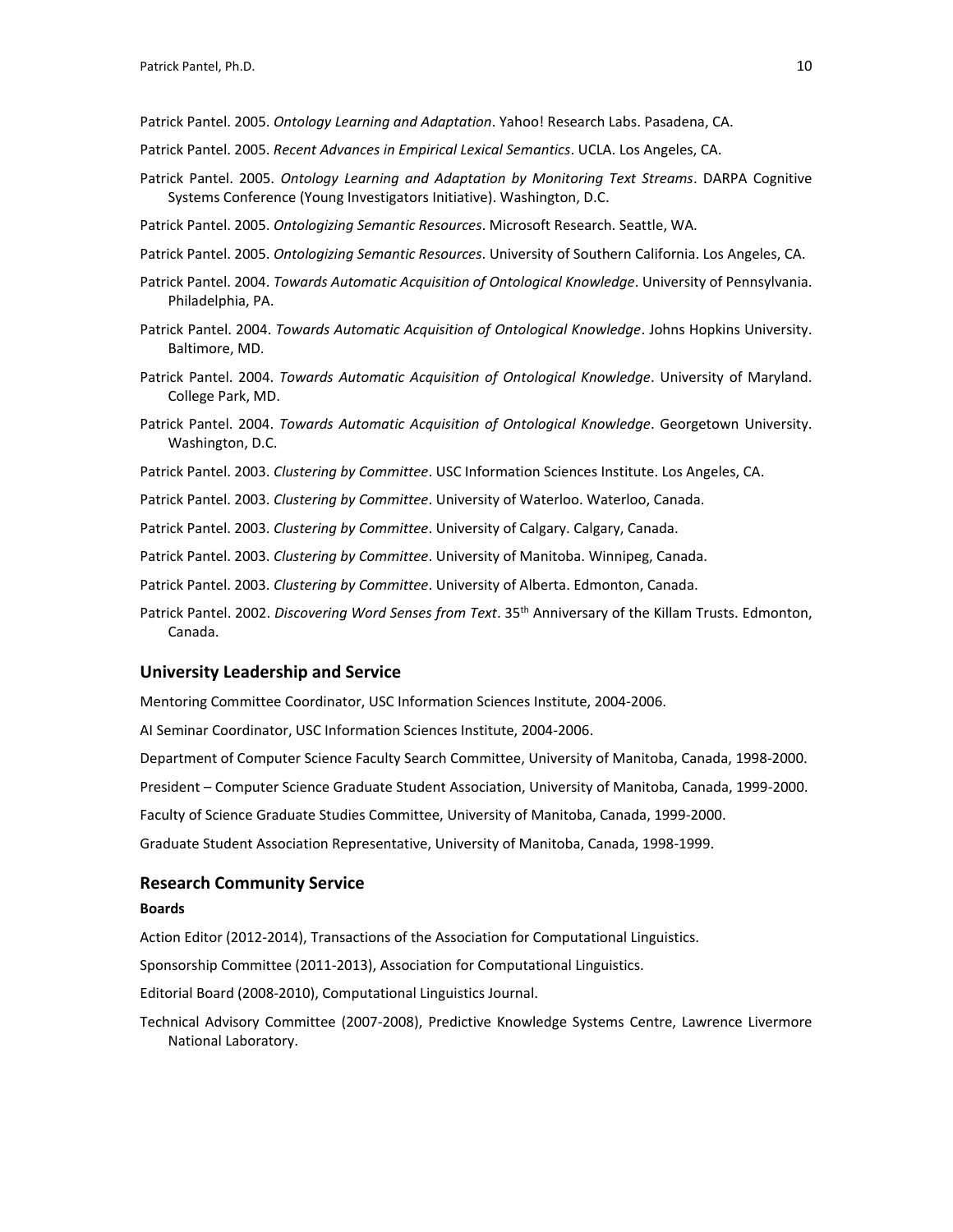### **Conference Organization**

2013: ACL Area Chair for NLP for the Web and Social Media (Sofia, Bulgaria), ACL Sponsorship Co-Chair.

- 2012: EMNLP Area Chair for Semantics (Jeju Island, Korea), ACL Sponsorship Co-Chair, EACL Area Chair for Text Mining and Natural Language Processing Applications (Avignon, France), AAAI Tutorial Co-Chair (Toronto, Canada).
- 2011: IJCNLP Area Chair for Text Mining and NLP Applications (Chiang Mai, Thailand), ACL Tutorial Co-Chair (Portland, OR), AAAI Tutorial Co-Chair (San Francisco, CA), IJCAI Senior Program Committee (Barcelona, Spain).
- 2009: HLT-NAACL Area Chair for Semantics (Boulder, CO). IEEE ICSC Program Co-Chair (Berkeley, CA).
- 2008: AAAI AIW Senior Program Committee (Chicago, IL).
- 2007: HLT-NAACL Area Chair for Semantics (Rochester, NY); PASCAL Recognizing Textual Entailment Challenge, co-organizer; NLPZone.org, co-creator.
- 2006: HLT-NAACL Sponsorship and Exhibits Committee, co-chair (New York, NY).
- 2006: KDD Workshop on Link Analysis: Dynamics and Static of Large Networks (LinkKDD-2006), co-chair (Philadelphia, PA).
- 2005: KDD Workshop on Link Discovery: Issues, Approaches and Applications (LinkKDD-2005), co-chair (Chicago, IL).

### **Program Committees**

2014: ACL (Baltimore, MD), EACL (Gothenburg, Sweden), ACL Student Research Workshop (Baltimore, MD).

- 2013: NAACL (Atlanta, GA), ACL (Sofia, Bulgaria), NAACL Workshop on Language Analysis in Social Media (Atlanta, GA).
- 2012: ACL Joint Workshop on Statistical Parsing and Semantic Processing of Morphologically Rich Languages (Jeju, Korea), NAACL-HLT Workshop on Language in Social Media (Montreal, Canada), EACL (Avignon, France), ISWC Workshop on Web Scale Knowledge Extraction (Montreal, Canada).
- 2011: IJCNLP (Chiang Mai, Thailand), ACL (Portland, OR), EMNLP (Edinburgh, UK), AAAI (San Francisco, CA), IJCAI (Barcelona, Spain).
- 2010: ACL (Uppsala, Sweden), NAACL (Los Angeles, CA), COLING (Beijing, China), EMNLP (Cambridge, MA), Common Sense Knowledge Symposium (AAAI Fall Symposium, Arlington, VA).
- 2009: IJCAI (Pasadena, CA), EMNLP (Singapore, Singapore), IJCAI WikiAI09 Workshop (Pasadena, CA), WWW Workshop on Web Search Result Summarization and Presentation (Madrid, Spain), EACL GEMS Workshop (Athens, Greece).
- 2008: EMNLP (Honolulu, HI), ACL (Columbus, OH), AAAI Special Track on Artificial Intelligence and the Web (Chicago, IL), ECAI Workshop on Ontology Learning and Population (Patras, Greece).
- 2007: EMNLP (Prague, Czech Republic), HLT-NAACL TextGraphs Workshop (Rochester, NY), IJCAI (Hyderabad, India), AAAI Special Track on Artificial Intelligence and the Web (Vancouver, Canada), K-CAP (Whistler, Canada), dg.o 2007 (Philadelphia, PA), HLT/NAACL Workshop on TextGraphs (Rochester, NY), ACL-PASCAL Workshop on Textual Entailment and Paraphrasing (Prague, Czech Republic).
- 2006: AAAI (Boston, MA), AAAI Special Track on Artificial Intelligence and the Web (Boston, MA), COLING/ACL (Sydney, Australia), COLING/ACL Workshop on Ontology Learning and Population (Sydney, Australia), HLT/NAACL Workshop on TextGraphs (New York, NY).
- 2005: CoNLL (Ann Arbor, MI), ICML Workshop on Learning and Extending Lexical Ontologies by using Machine Learning Methods (Bonn, Germany), ACL Demo and Interactive Poster Session (Ann Arbor,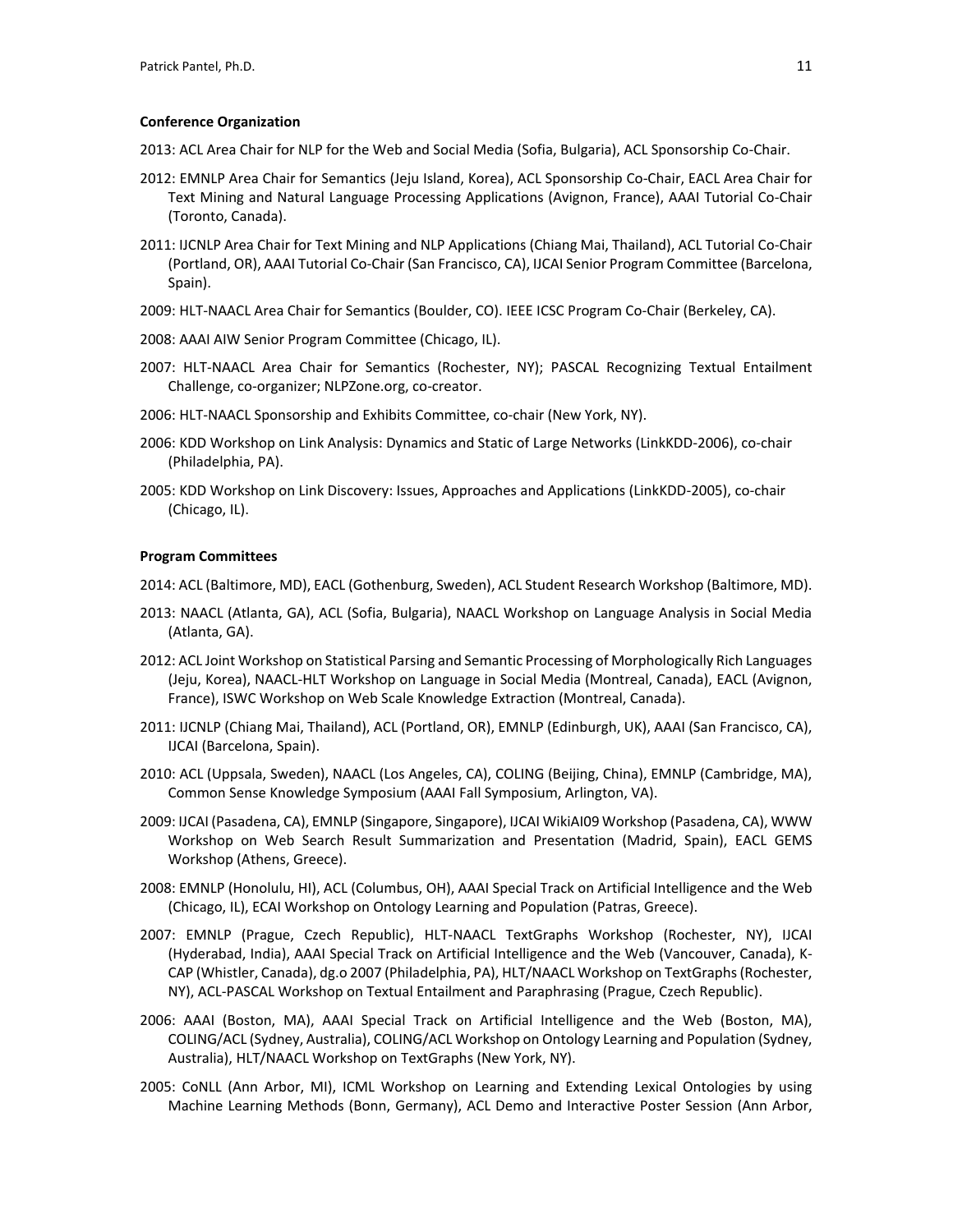MI), ELECTRA: Workshop on Methodologies and Evaluation of Lexical Cohesion Techniques in Realworld Applications (Salvador, Brazil).

2004: EMNLP (Barcelona, Spain), ACL Senseval-3 (Barcelona, Spain), ICML (Banff, Canada), AMTA (Washington, D.C.)

2003: ACL Workshop on Paraphrasing: Paraphrase Acquisition and Applications (Sapporo, Japan).

### **Reviewer (Grant Proposals)**

2006: Lawrence Livermore National Laboratory (Livermore, CA).

#### **Reviewer (Journal Articles)**

- 2010: Computational Linguistics.
- 2009: Computational Linguistics.
- 2008: Computational Linguistics.
- 2005: IEEE Security & Privacy, ACM Transactions on Speech and Language Processing.

2004: Machine Learning Journal, IEEE Transactions on Pattern Analysis and Machine Intelligence.

### **Reviewer (Conference Papers)**

2011: ACL (Portland, OR), EMNLP (Edinburgh, UK), AAAI (San Francisco, CA), IJCAI (Barcelona, Spain).

- 2010: ACL (Uppsala, Sweden), NAACL (Los Angeles, CA), COLING (Beijing, China), EMNLP (Cambridge, MA), Common Sense Knowledge Symposium (AAAI Fall Symposium, Arlington, VA).
- 2009: ACL-IJCNLP (Singapore, Singapore), EMNLP (Singapore, Singapore), EACL (Athens, Greece), ACL Student Workshop (Singapore, Singapore), EACL GEMS Workshop (Athens, Greece), IJCAI WikiAI09 Workshop (Pasadena, CA).
- 2008: EMNLP (Honolulu, HI), ACL (Columbus, OH), AAAI Special Track on Artificial Intelligence and the Web (Chicago, IL), ECAI Workshop on Ontology Learning and Population (Patras, Greece).
- 2007: ACL (Prague, Czech Republic).
- 2006: EACL (Trento, Italy), ACL Student Workshop (Sydney, Australia).
- 2005: HLT/EMNLP (Vancouver, Canada), ACL (Ann Arbor, MI).
- 2004: COLING (Geneva, Switzerland), IJCNLP (Sanya, China).
- 2003: PACLING. (Halifax, Canada), MT Summit (New Orleans, LA).
- 2002: PRICAI (Tokyo, Japan).
- 2000: ACL Student Session (Hong Kong).

### **International Conferences Attended**

2013: ICML (Atlanta, GA).

2012: WWW (Lyon, France).

2011: ACL (Portland, OR).

2010: ACL (Uppsala, Sweden), NAACL HLT (Los Angeles, CA), SIGIR (Geneva, Switzerland).

2009: CIKM (Hong Kong), NAACL-HLT (Boulder, CO), EACL (Athens, Greece).